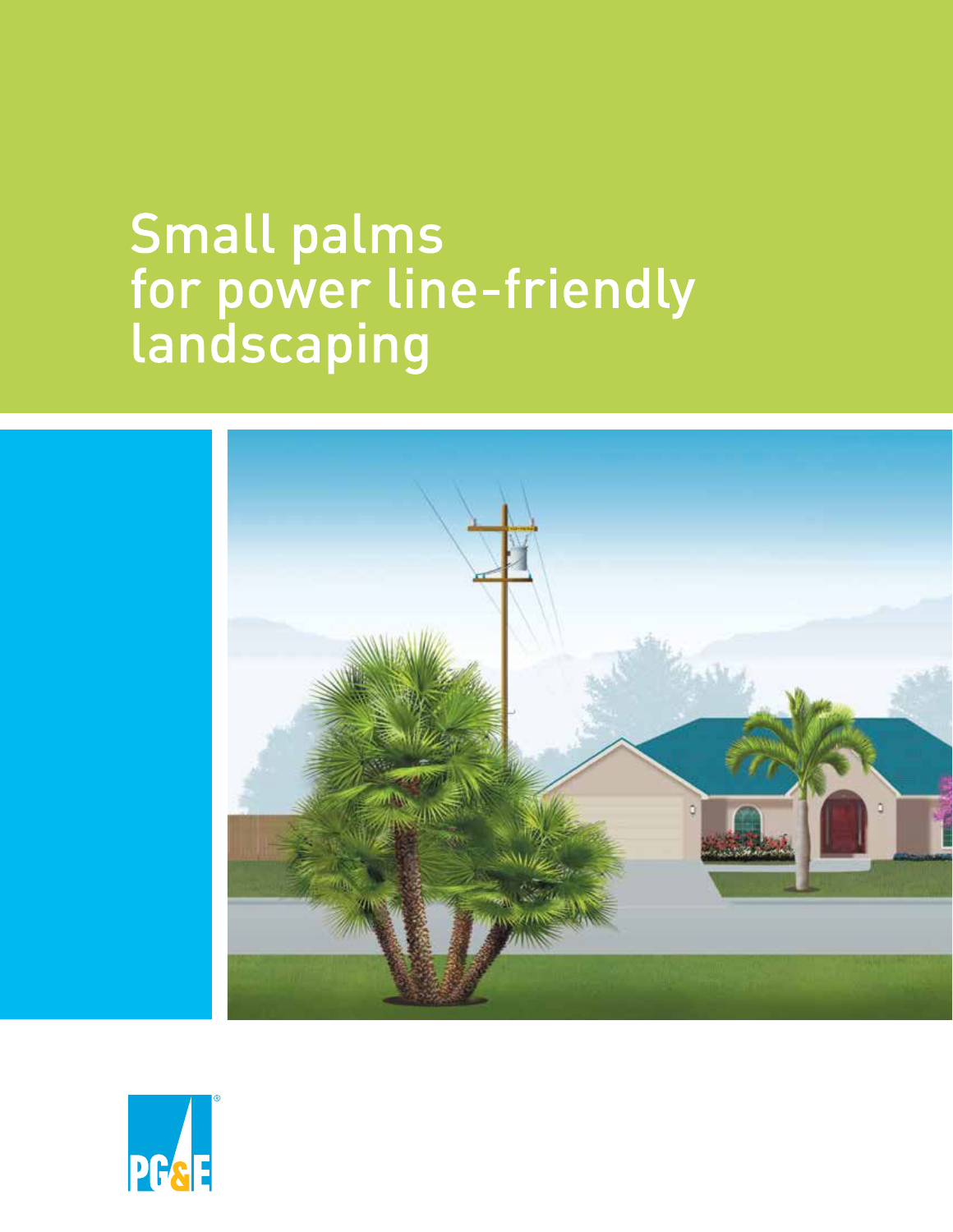At Pacific Gas and Electric Company (PG&E), our most important responsibility is the safety of our customers and the communities we serve.

As part of that responsibility, we created this palm guide to help you select the right small palms when planting near power lines. Planting the right palm in the right place will help promote fire safety, reduce power outages and ensure beauty and pleasure for years to come.

| Plan before you plant                             |     |
|---------------------------------------------------|-----|
| Key characteristics of<br>recommended small palms |     |
| <b>Palmlike trees</b>                             | 5   |
| Keeping the lights on and<br>your community safe  | 437 |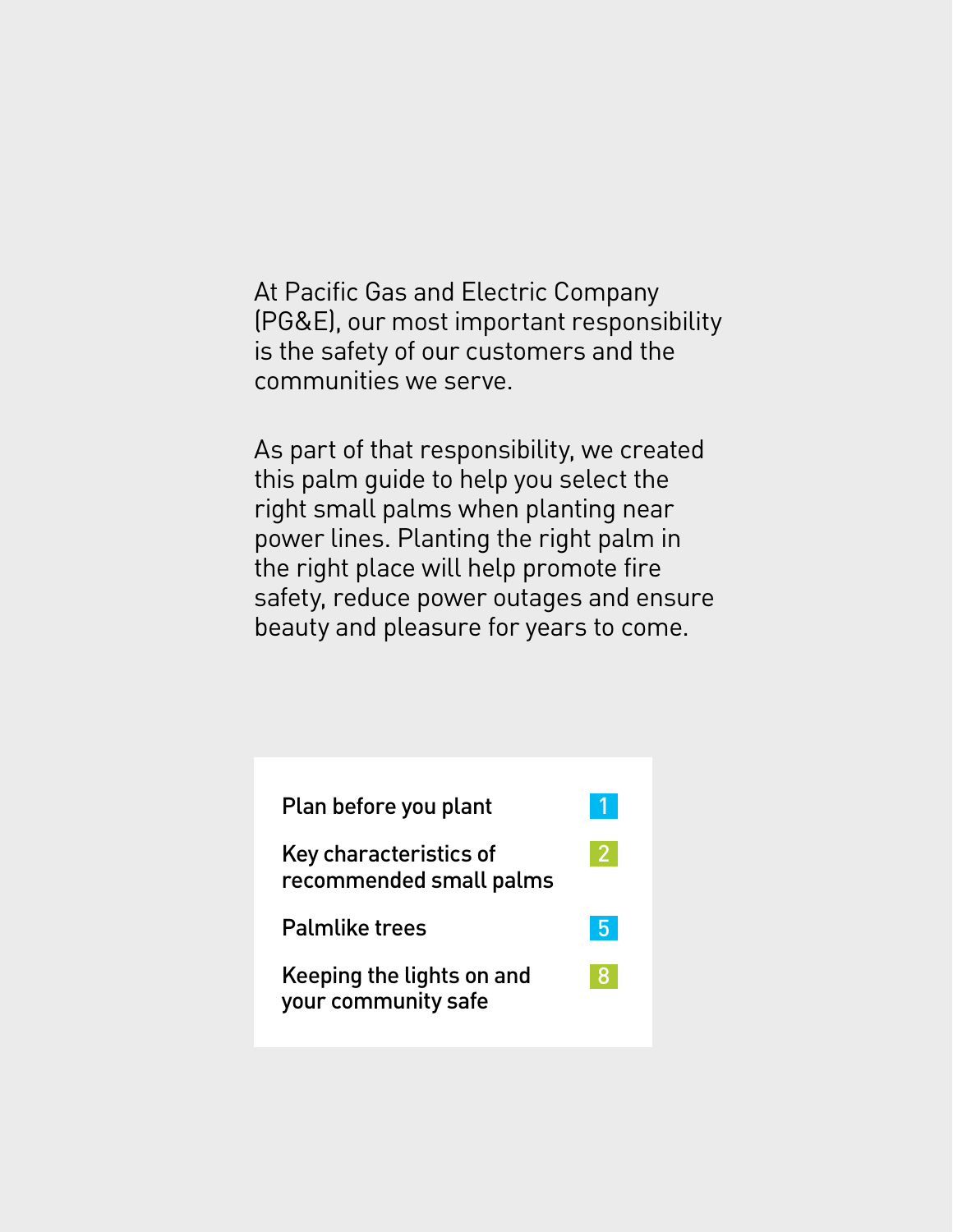# <span id="page-2-0"></span>Plan before you plant

## Proper tree and site selection

Always consider the size of the mature tree when planting where space is limited—near power lines, in narrow side yards or close to buildings.

Small tree types are the right choice, particularly if you're planting palms. Unlike other trees, palm growth cannot be directed away from power lines. Instead, palms must be "topped" or removed to comply with safety clearance standards. Palm fronds can also cause power outages and create a fire hazard when strong winds carry them long distances.

## Planting with fire safety in mind

You can help reduce wildfire risks by choosing the right plants, trees and shrubs and by following vegetation and fire safety standards that require greater clearances between trees, limbs and power lines.

#### Planting **outside** of high fire-threat areas **A**

Planting restrictions for trees and other vegetation vary widely for different types of utility power lines—electric transmission, electric distribution and gas pipelines. Please consider the following when planting near:



**Distribution power lines:** Select only small palm species that will not grow taller than 25 feet at maturity. (See next page for examples.) Any palms that can grow taller than 25 feet at maturity should be planted at least 50 feet away from these power lines.



**Transmission power lines:** Plant only low-growing shrubs under the wire zone and only grasses within the area directly below the tower. Along the border of the transmission line right-of-way, plant only small trees that cannot grow taller than 10 feet.

#### Planting **within** high fire-threat areas **B**

You play a vital role to ensure that the right palm is safely planted in the right place. This planting guide will help you select a type of palm and appropriate planting location that is compatible with our safety clearances.

**Small zone:** Within 15 feet of the wires on the pole, plant only low-growing plants less than 12 inches at maturity that have high moisture, and low sap or resin content.

**Medium zone:** From 15 to 50 feet of the wires on the pole, plant trees that reach no taller than 40 feet at maturity.

**Tall zone:** At least 50 feet away from the wires on the pole, you may plant trees that grow taller than 40 feet at maturity.



#### **Avoid Conflicts with Power Lines—Plant the Right Tree in the Right Place**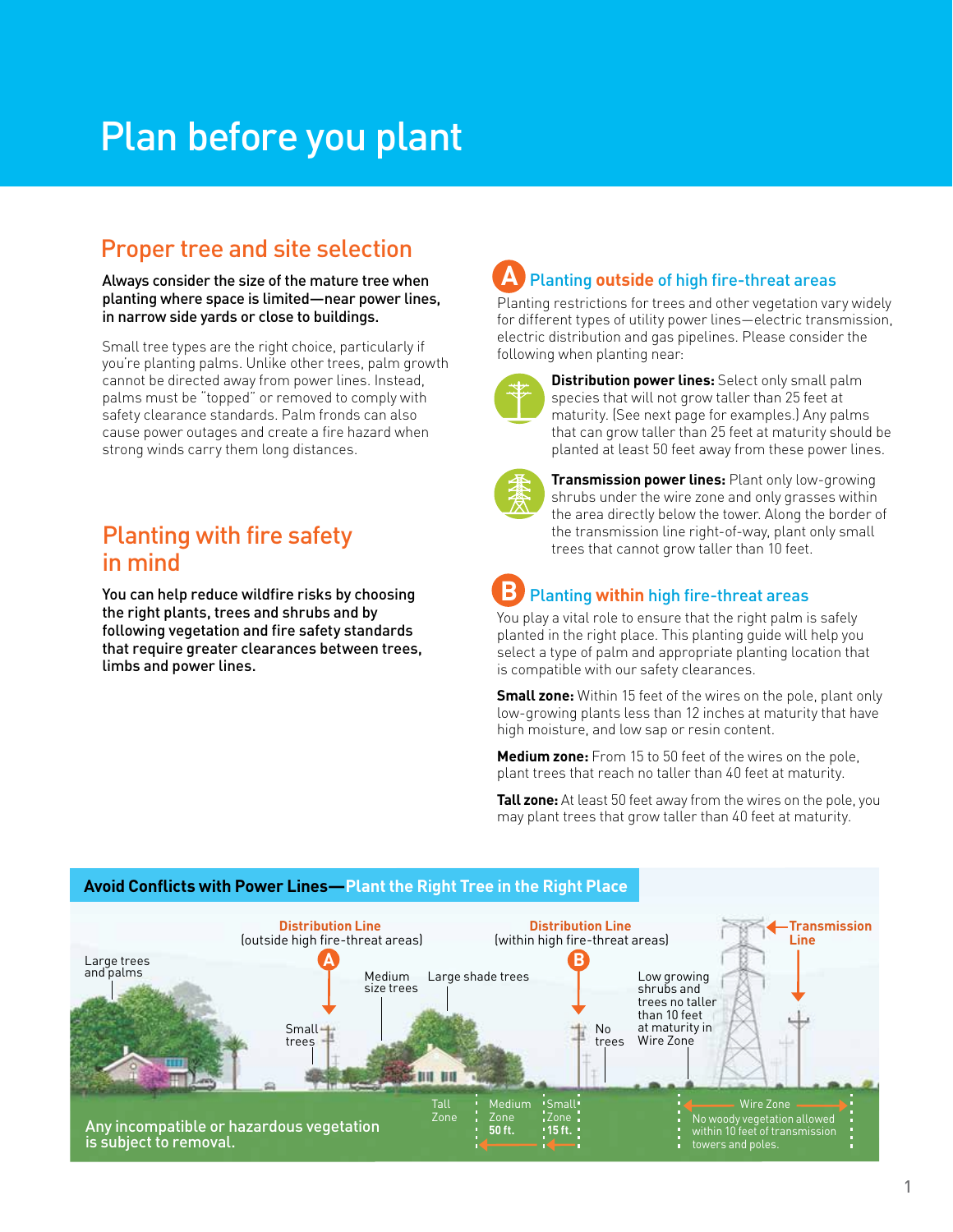## <span id="page-3-0"></span>Key characteristics of recommended small palms



### Cliff Indian Date

Phoenix rupicola, India

Very graceful palm with soft semitranslucent, lime green foliage. Dramatic vertical frond arrangement. Dazzling when backlit by sunlight.

#### Mature height: 25 feet. Zones\* 9, 15-17, 19–24.



conditions. Gorgeous large fronds.

Mature height: 25 feet. Zones 8–24.



Butia capitata, Argentina

Very hardy. Edible fruit tastes like pineapple. Arching silvery foliage. Especially dramatic when lit at night.

Mature height: 25 feet. Zones 7–24.



Dark green foliage. Grows in a clump with multiple stems. Requires shade inland. Great for narrow spaces and for tropical gardens.

Mature height: 12 feet. Zones 8, 9, 12-17, 19–24.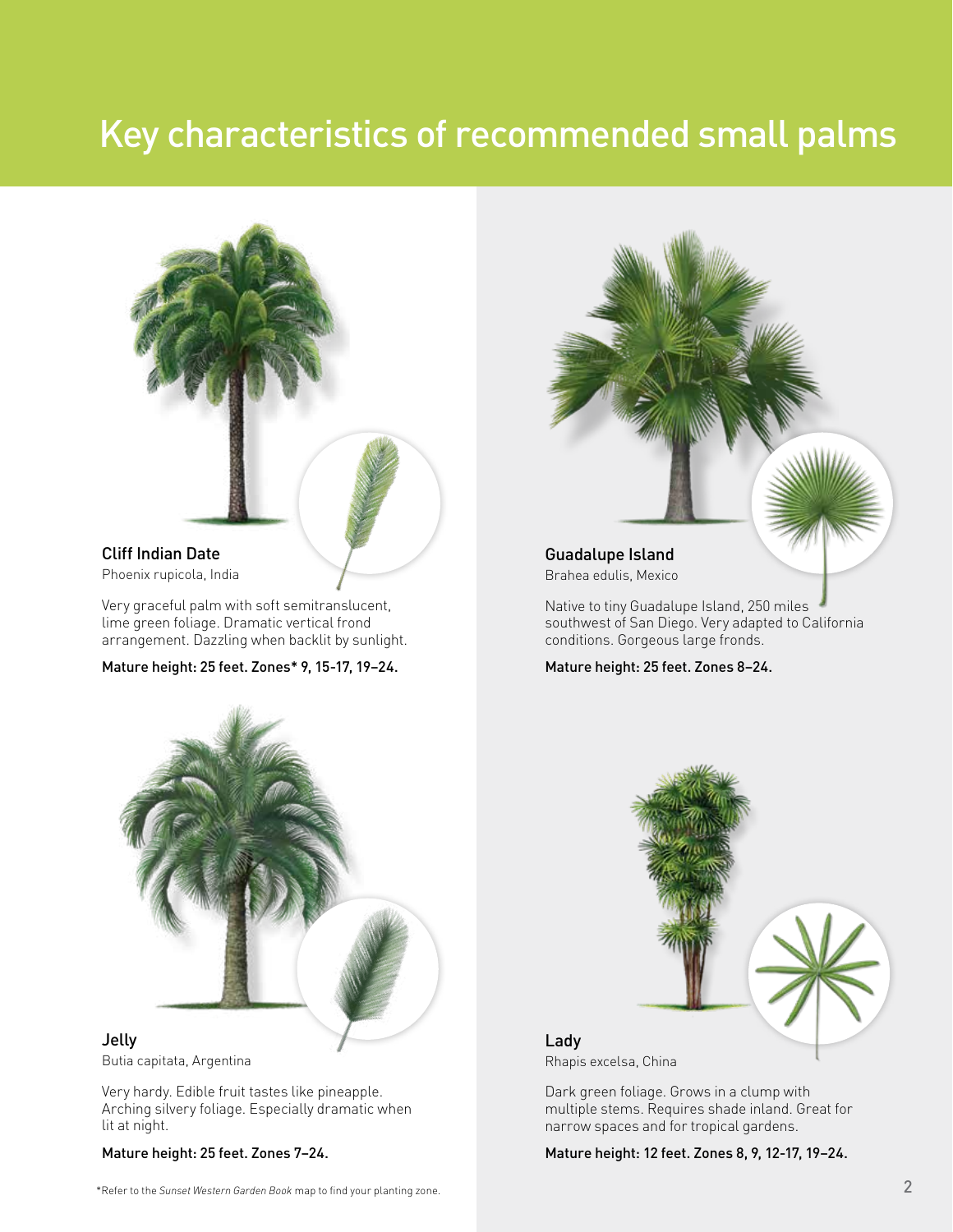

#### Leatherleaf Palmetto Sabal Louisiana, Louisiana

Extremely hardy with bold, large and leathery foliage and small edible seeds that taste like dates when fully ripe.

Mature height: 15 feet. Zones 8–24.



Dypsis decipiens, Madagascar

Dramatic palm with bulging bottle-like trunk and very tough arching, lime green foliage. Tree will often split and grow with a double trunk.

Mature height: 25 feet. Zones 8–9, 12–24.



Chamaerops humilis, Europe

Natural growth habit is as a bush with multiple trunks. Can be trained into a solitary or artistic, multiheaded tree. Extremely wind tolerant.

Mature height: 15 feet. Zones 4–24.



Pygmy x Canary Hybrid

Phoenix roebelenii x canariensis, Man-made

A perfect palm for many applications. Like a Canary palm but one-third the size and with more tropical, softer foliage. Dense canopy.

Mature height: 25 feet. Zones 8–9, 14–24.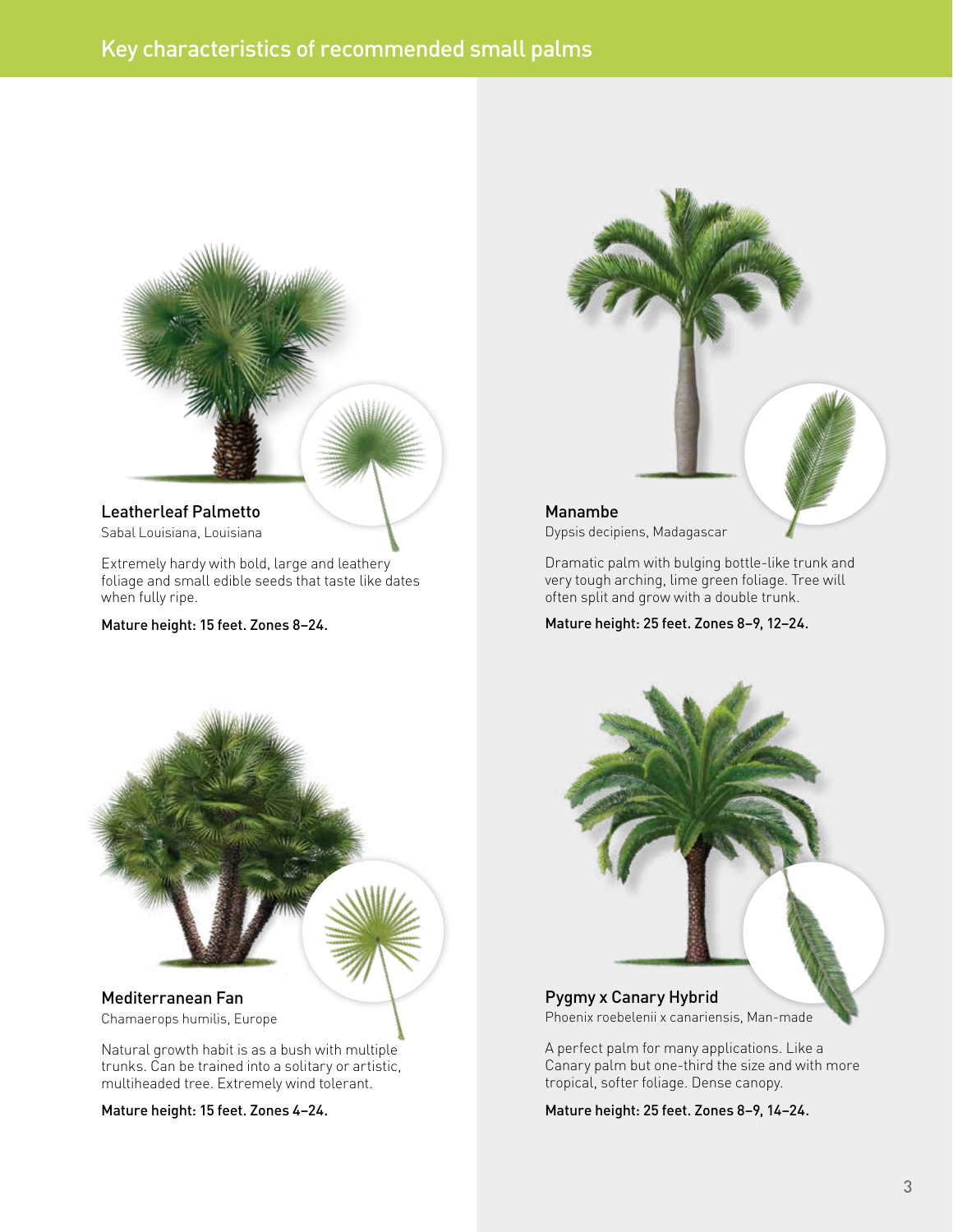

#### Pygmy Date Phoenix roebelenii, Vietnam

Lush, tropical, dark green foliage. Often grown as a plant with multiple trunks. Foliage damaged at 26 degrees but recovers rapidly.

#### Mature height: 12 feet. Zones 9, 15–17, 19–24.



#### Radical

Chamaedorea radicalis, Mexico

Tall variety becomes trunking to 15 feet. Green trunk is bamboolike. Needs shade in hottest of climates. Undemanding and frost tolerant.

Mature height: 15 feet. Zones 8–9, 12–24.



Pygmy x Senegal Hybrid Phoenix roebelenii x reclinata, Man-made

Like Phoenix reclinata but half the size with softer, more tropical looking foliage. Naturally grows with multiple trunks but can be trained as a single trunk.

#### Mature height: 25 feet. Zones 9, 15–24.



Rhopalostylis sapida, New Zealand

Tropical looking palm with a dramatically large crownshaft between the trunk and the leaves at maturity. Upright foliage. Effective in narrow areas. Needs shade inland.

Mature height: 25 feet. Zones 15–17, 23–24.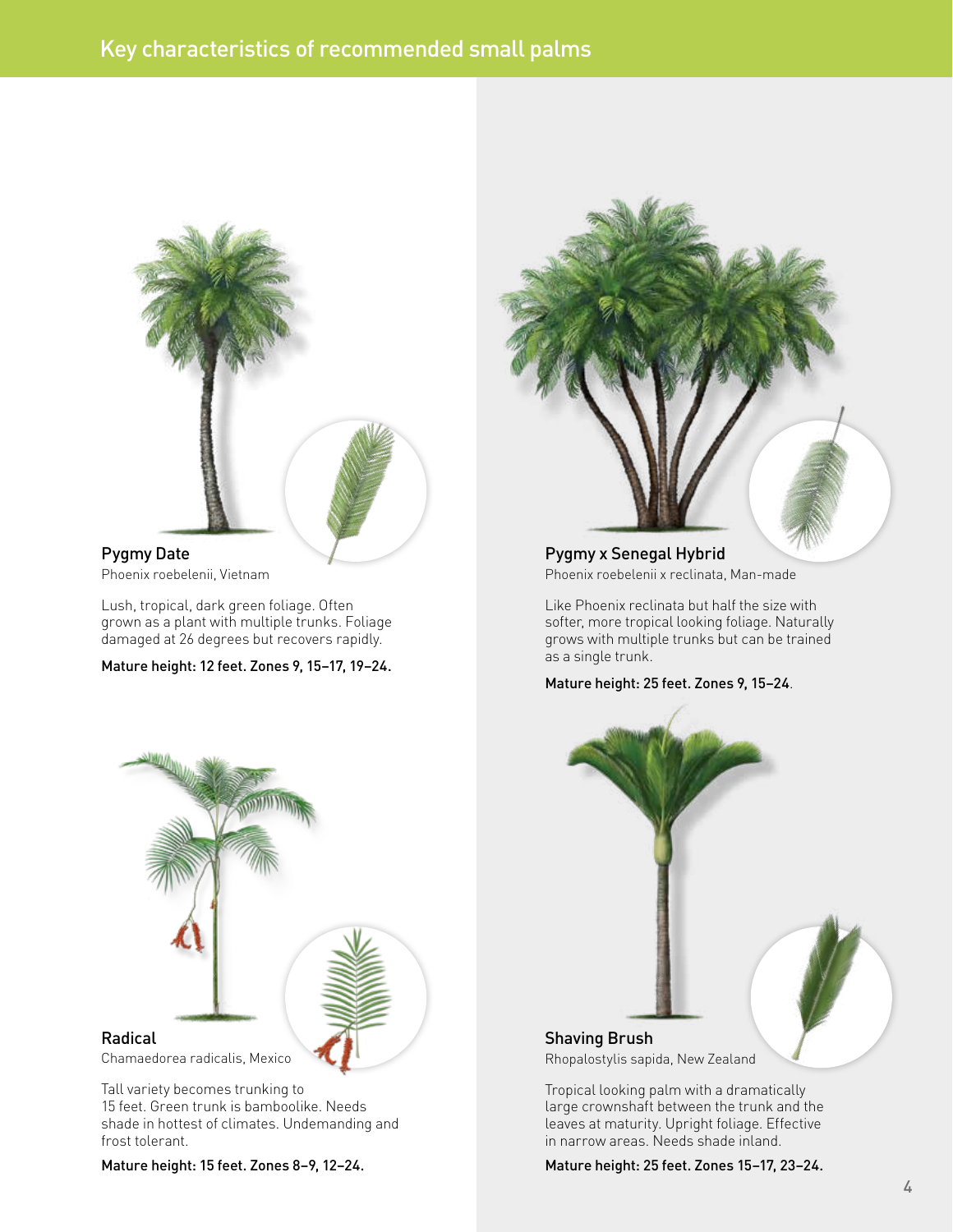## <span id="page-6-0"></span>Palmlike trees



Cordyline australis, New Zealand

Well adapted, semiwoody, branching tree with straplike foliage. Look for colored varieties such as "Red Sensation" and "Pink Stripe."

Mature height: 25 feet. Zones 8–11, 14–24.



Dracaena draco, Canary Islands

Dramatic architectural plant with muscular-looking trunk sections. Wind and salt tolerant. Low branching multi or high branching standard.

Mature height: 20 feet. Zones 16, 17, 21–24.



Cycas revoluta, Japan

Dark green foliage. Ample lateral space suggested as frond tips have small thorns. Prehistoric looking and low maintenance.

Mature height: 12 feet. Zones 8–24.



Dicksonia antarctica, Australia

Soft, lime green foliage. Prehistoric looking. Requires shade inland. Thrives with ample moisture and is the most cold hardy tree fern.

Mature height: 15 feet. Zones 8–9, 14–17, 19–24.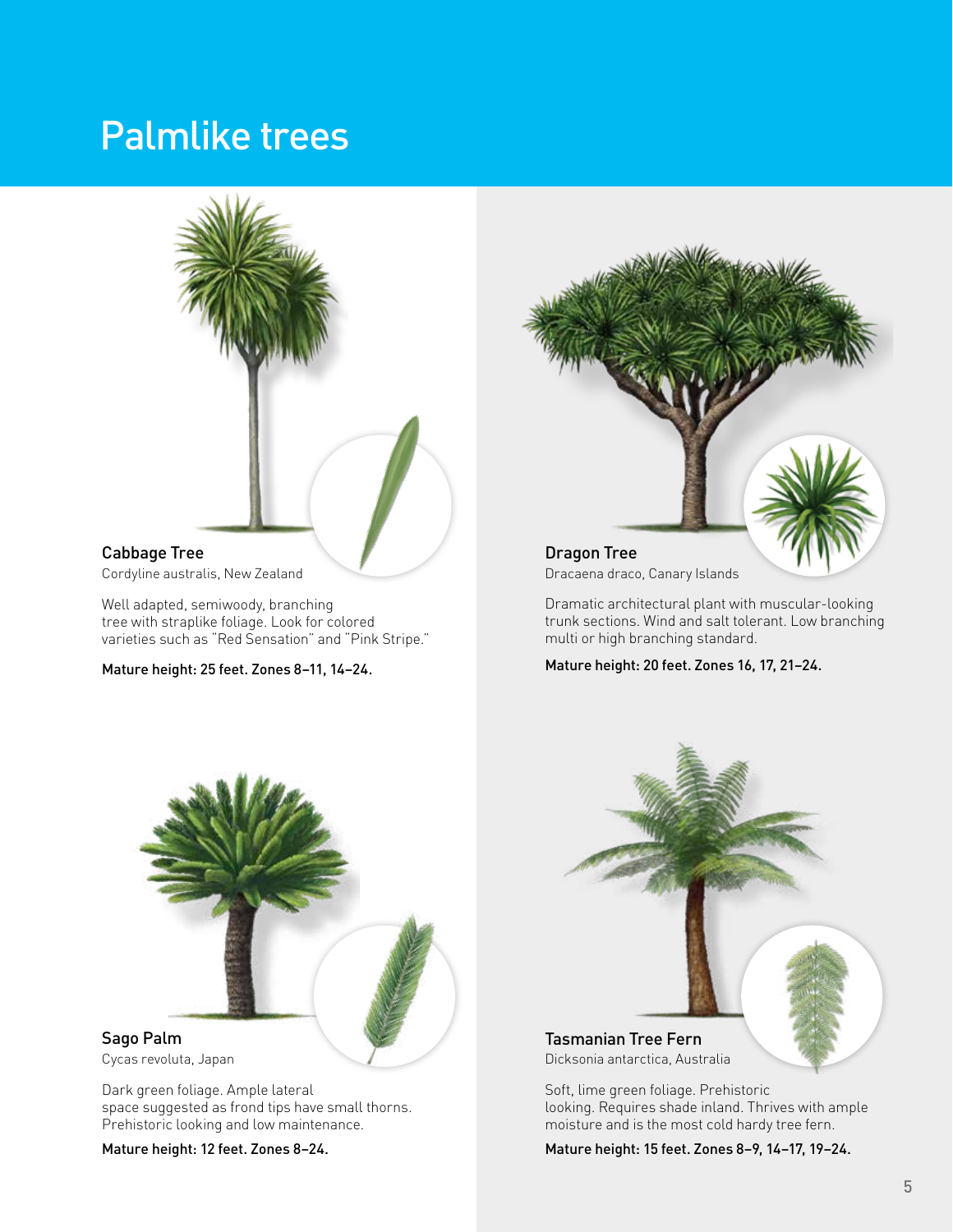## Key characteristics of recommended palmlike trees



#### Variegated Yucca

Yucca elephantipes 'marginata,' Mexico

Multibranching tree with dark green straplike foliage with bright yellow, semitranslucent margins that glow when backlit by the sun.

Mature height: 20 feet. Zones 8–24.

### **Safety tips for planting:**



#### Mind the lines above

Always look up before planting or pruning trees and stay 10 feet or more away from power lines. If you see a downed power line, stay away and **call 911**.

**[pge.com/mindthelines](https://www.pge.com/en_US/safety/electrical-safety/electrical-safety.page?WT.mc_id=Vanity_mindthelines)**

#### Know what's below

To remain safe while planting trees, shrubs or flowers,

**call 811 at least two days before digging.** Workers will visit your property free of charge to mark the location of gas lines or other underground utilities so you can avoid them.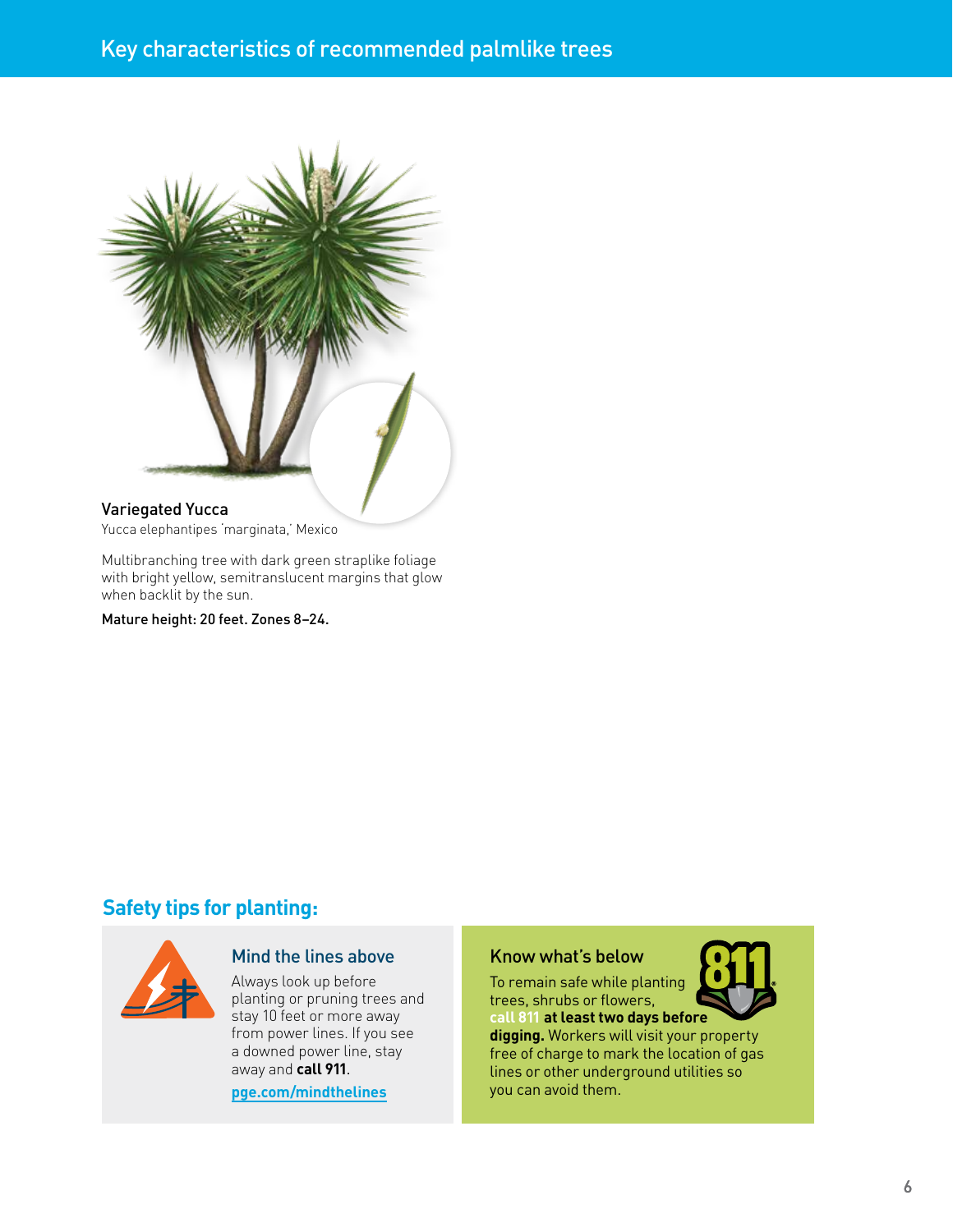The following is a guide to small palms suitable near distribution power lines only in areas that are not at high risk for wildfire. Work with your local nursery to identify other suitable plants for your specific planting zone.

| <b>Common/Scientific name</b>                                    | <b>Frond type</b> | <b>Height</b> | <b>Width</b> | <b>Trunk</b> | <b>Growth</b> | Water use* |
|------------------------------------------------------------------|-------------------|---------------|--------------|--------------|---------------|------------|
| <b>Cliff Indian Date Palm</b><br>Phoenix rupicola                | Feather           | 25 feet       | 12 feet      | Solitary     | Slow          | Moderate   |
| <b>Guadalupe Island Palm</b><br>Brahea edulis                    | Fan               | 25 feet       | 15 feet      | Solitary     | Medium        | $\log$     |
| <b>Jelly Palm</b><br>Butia capitata                              | Feather           | 25 feet       | 12 feet      | Solitary     | Medium        | Low        |
| <b>Lady Palm</b><br>Rhapis excelsa                               | Fan               | 12 feet       | 10 feet      | Clustering   | Slow          | Moderate   |
| <b>Leatherleaf Palmetto</b><br>Sabal Louisiana                   | Fan               | 15 feet       | 9 feet       | Solitary     | Medium        | Low        |
| <b>Manambe Palm</b><br>Dypsis decipiens                          | Feather           | 25 feet       | 15 feet      | Solitary     | Slow          | l ow       |
| <b>Mediterranean Fan Palm</b><br>Chamaerops humilis              | Fan               | 15 feet       | 15 feet      | Multi        | Slow          | Low        |
| <b>Pygmy x Canary Hybrid</b><br>Phoenix roebelenii x canariensis | Feather           | 25 feet       | 14 feet      | Solitary     | Fast          | Low        |
| <b>Pygmy Date Palm</b><br>Phoenix roebelenii                     | Feather           | 12 feet       | 7 feet       | Solitary     | Slow          | Moderate   |
| <b>Pygmy x Senegal Hybrid</b><br>Phoenix roebelenii x reclinata  | Feather           | 25 feet       | 18 feet      | Multi        | Medium        | l ow       |
| <b>Radical Palm</b><br>Chamaedorea radicalis                     | Feather           | 15 feet       | 4 feet       | Solitary     | Fast          | Moderate   |
| <b>Shaving Brush Palm</b><br>Rhopalostylis sapida                | Feather           | 25 feet       | 10 feet      | Solitary     | Slow          | Moderate   |

| <b>Palmlike trees</b>                                     |         |         |         |                  |        |       |
|-----------------------------------------------------------|---------|---------|---------|------------------|--------|-------|
| <b>Cabbage Tree</b><br>Cordyline australis                | Strap   | 25 feet | 12 feet | <b>Branching</b> | Fast   | Low   |
| <b>Dragon Tree</b><br>Dracaena draco                      | Strap   | 20 feet | 15 feet | Solitary         | Slow   | Low   |
| Sago Palm<br>Cycas revoluta                               | Feather | 12 feet | 6 feet  | Multi            | Slow   | Low   |
| <b>Tasmanian Tree Fern</b><br>Dicksonia antarctica        | Feather | 15 feet | 10 feet | Solitary         | Slow   | Heavy |
| <b>Variegated Yucca</b><br>Yucca elephantipes 'marginata' | Strap   | 20 feet | 15 feet | <b>Branching</b> | Medium | Low   |

 \* Note: Most plants listed in this guide are drought tolerant and require little additional water once established. However, supplying ample water when trees are young will lead to a faster growing, more vigorous and longer lasting plant.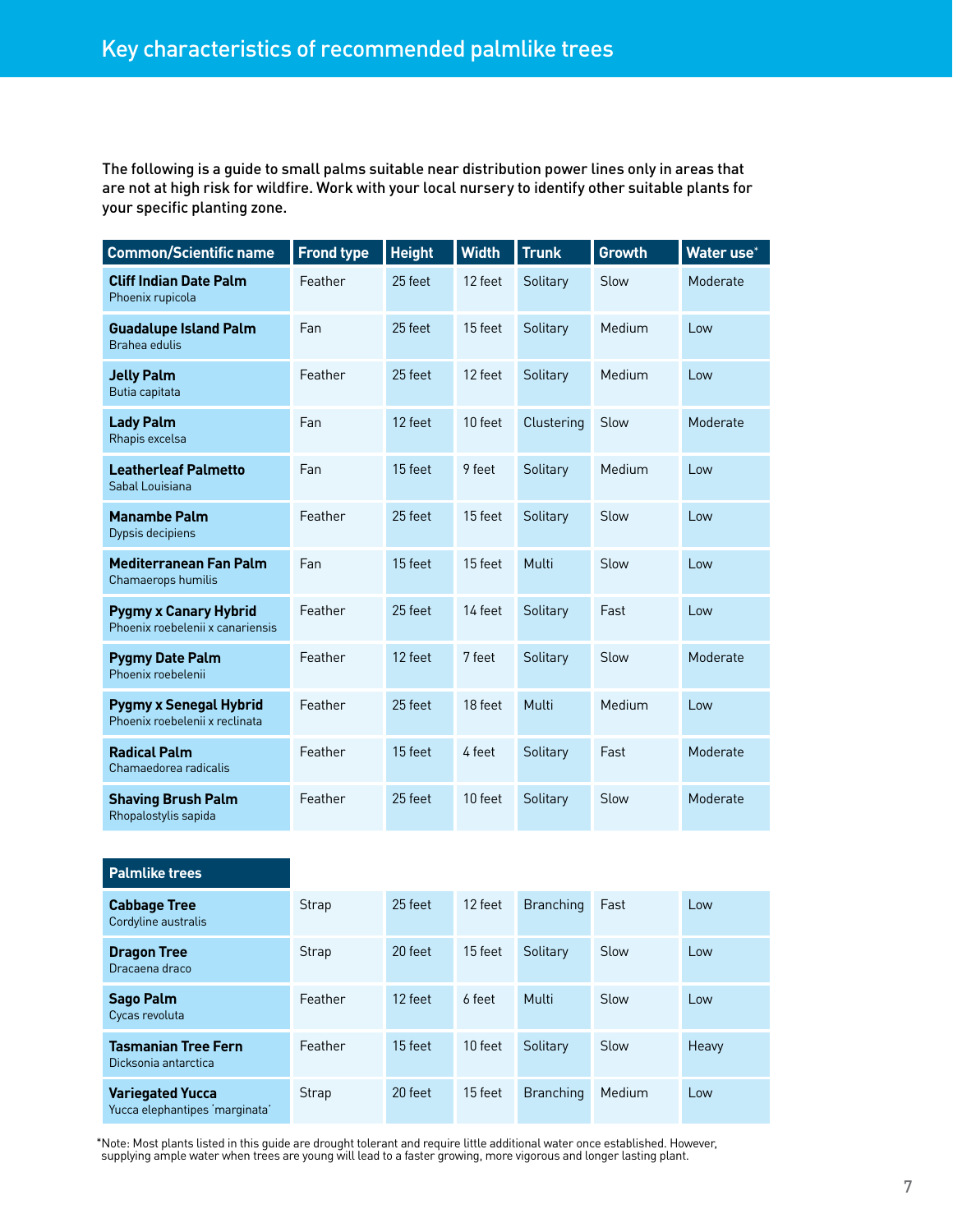<span id="page-9-0"></span>At PG&E our most important responsibility is the safety of our customers and the communities we serve. We know how much trees mean to our communities, and we are committed to helping you ensure the right trees are located in the right places to help reduce wildfire risks and improve public safety.

Every year, we inspect each segment of **approximately 100,000 miles** of overhead power lines, with some locations patrolled multiple times a year. We prune or remove **1.4 million trees annually** and work to address dead and dying trees in areas affected by drought.

By planting the right tree in the right place, you can help reduce fire hazards, promote safety and reduce the risk of damage to properties and power lines.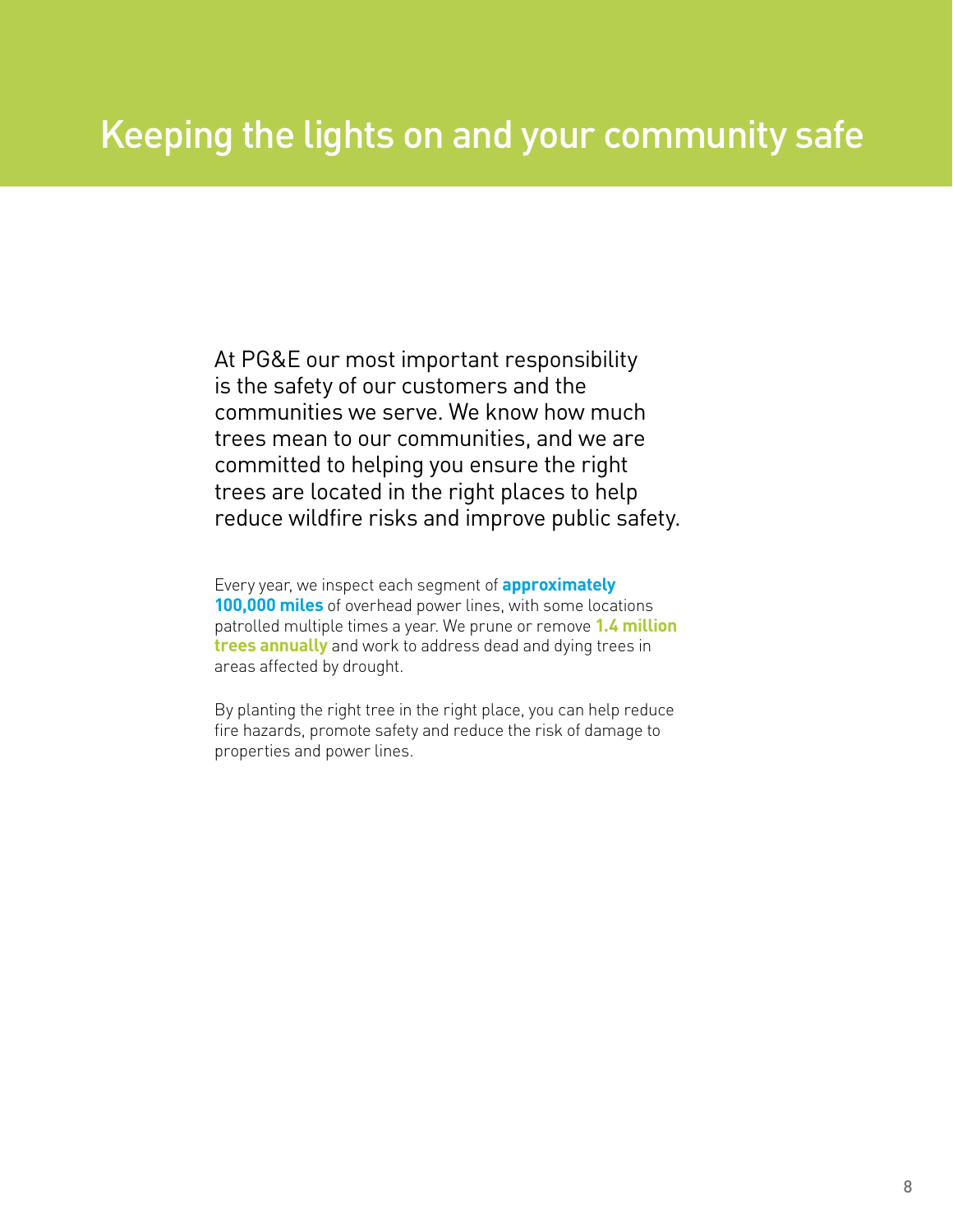For more information regarding tree planting near power lines or gas pipelines and to download a copy of this booklet, please visit: **[pge.com/righttreerightplace](https://www.pge.com/en_US/safety/yard-safety/powerlines-and-trees/right-tree-right-place/right-tree-right-place.page?WT.mc_id=Vanity_righttreerightplace)**.

To verify the type of utility line near you, schedule an appointment with our tree care professionals or request gas pipeline planting information, please call **1-800-743-5000**.

## Additional references and resources:

PG&E Vegetation Management Program: **[pge.com/trees](https://www.pge.com/en_US/safety/yard-safety/powerlines-and-trees/manage-trees-and-plants-near-power-lines.page?WT.mc_id=Vanity_trees)**

Planting the right tree in the right place: **[arborday.org/trees/righttreeandplace](https://www.arborday.org/trees/righttreeandplace/)**

High Fire-Threat District Map: **[cpuc\\_firemap2.sig-gis.com](http://cpuc_firemap2.sig-gis.com/)**

California Tree Selections: **[selectree.calpoly.edu](https://selectree.calpoly.edu/)**